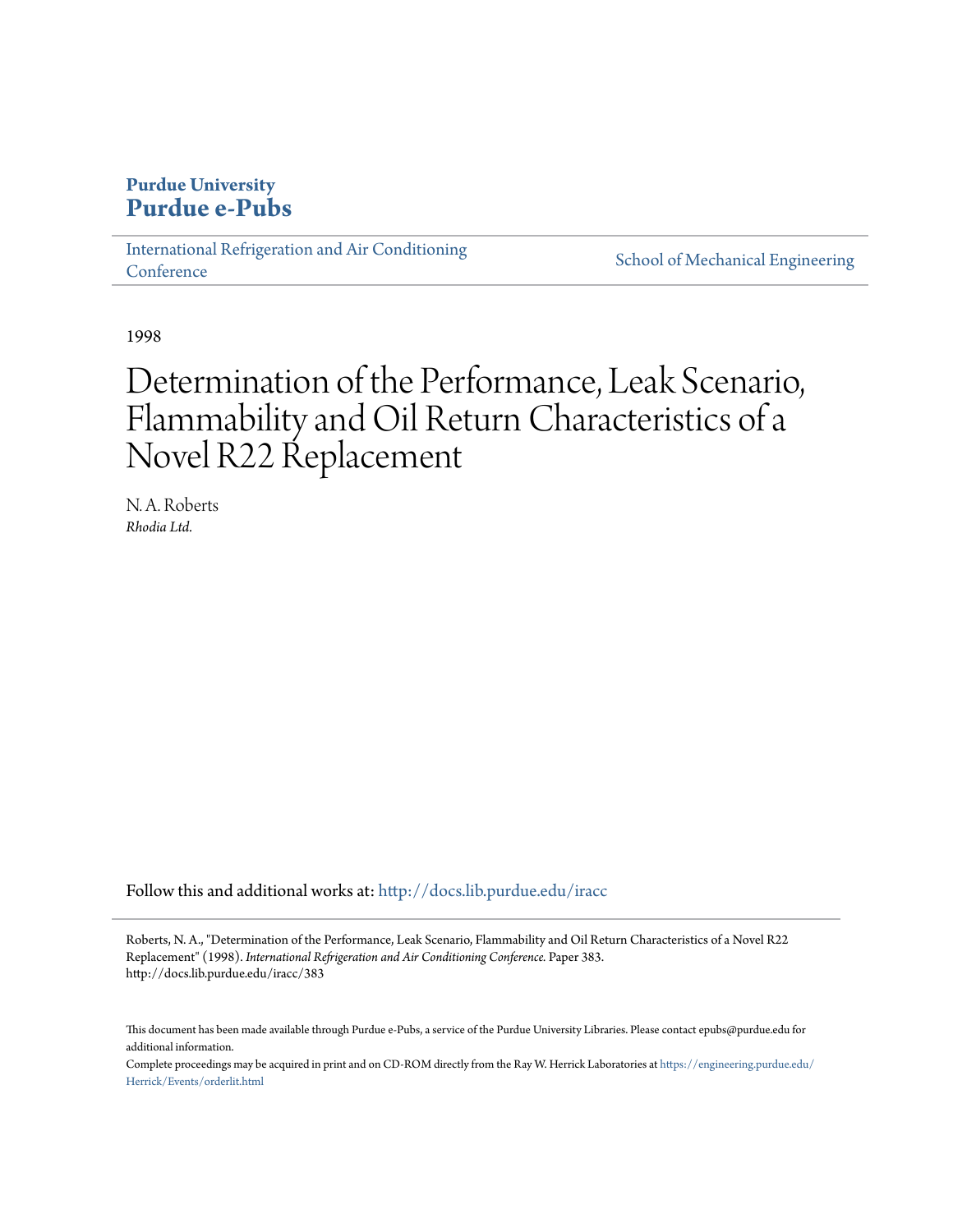## DE1ERMINATION OF THE PERFORMANCE, LEAK SCENARIO, FLAMMABILITY AND OIL RETURN CHARACTERISTICS OF A NOVEL R22 REPLACEMENT.

N.A. Roberts Rhodia Ltd. Bristol, United Kingdom

### 1. ABSTRACT

Across the world the agreed phase out schedules for the HCFC R22 have led to the development of non-flammable zero ozone depletion potential (ODP) replacements. Most of these have included R32 as one of the blend components and require fully synthetic lubricants such as ester based oils, but there is one non-flammable replacement that has been developed which does not utilise R32 and can be used with traditional lubricants in the majority of applications. This paper discusses the development of the blend comparing the performance characteristics under laboratory conditions. Several leak scenarios are investigated to ascertain the theoretical worst case scenario and considers the implications on flammability. Finally the oil transport properties are investigated in order to assess the suitability of using the blend with traditional oils.

#### 2. INTRODUCTION

Since the discovery of stratospheric ozone depletion due to chlorine containing molecules, and the subsequent phase out of chlorofluorocarbons (CFCs) in 1995 the focus over recent years has centred on the hydrochlorofluorocarbon (HCFC) chlorodifluoromethane (R22). Although the latest revision of the Montreal Protocol does allow the use of R22 for more than 20 years, individual countries or groups of countries (e.g. European Union) are introducing more stringent legislation requiring total phase out in less than 20 years and in some cases banning the use in new equipment as early as the year 2000. To address this need a number of alternatives have been proposed or developed ranging from hydrocarbons to ammonia.

There is no doubt that hydrocarbons and ammonia will play a role in replacing R22 but it is likely that the bulk of equipment/applications currently utilising the non flammable non toxic R22 will move to a zero ozone depleting (ODP) non-flammable non toxic alternative. Currently there are two blends with ASHRAE designations which are being proposed as potential alternatives, namely R407C, a blend of difluoromethane (R32), pentafluoroethane (R125) and tetrafluoroethane (R134a), and R410A, a blend of R32 and R125.

R407C has physical properties similar to R22 and therefore can be used in equipment of <sup>a</sup> similar design, but R407C is used in conjunction with the new fully synthetic lubricants such as polyol esters (POE). R407C also shows a pronounced temperature glide in practice which can lead to operational difficulties e.g. in water chillers where the nominal evaporator temperature of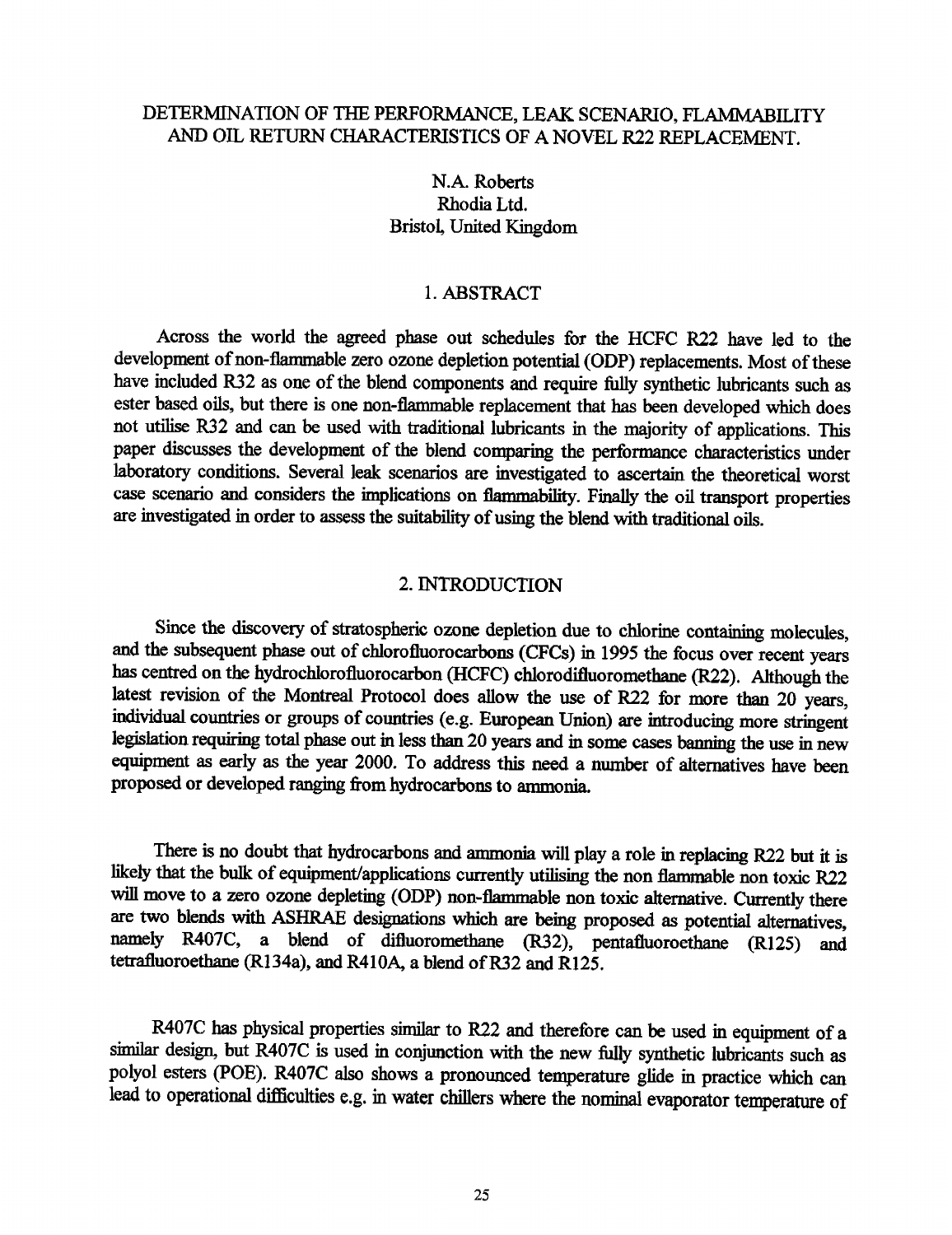R22 would be ~1 $\degree$ C, with R407C, if the dew point condition is taken then the evaporating temperature could range from a minimum of -4°C up to 1 °C across the evaporator with the risk of ice formation in the evaporator.

R410A also requires the use of fully synthetic lubricants and has physical properties which are very different to that of R22, e.g. saturated vapour pressure for R410A at 40°C is almost 60% higher than R22, and therefore the equipment has to be designed specifically for use with the blend. A number of advantages have been identified when using R41 OA such as the unexpectedly high heat transfer coefficient and the fact that smaller compressors and pipes are required. However the critical temperature of the blend is relatively low (72°C) which does raise questions as to the performance under extreme ambient conditions or heat pump applications where condensing temperatures of 60°C or higher may be achieved.

Clearly the alternatives mentioned above are potential replacements but they both require equipment changes to be made and raise the potential of new practical problems as outlined previously. The purpose of this study was therefore to investigate a novel blend of R125, R134a and a butane (R600) which is intended to give a performance comparable to R22 and use traditional mineral oil or alkyl benzene lubricants. This paper details independent calorimeter measurements, theoretical leak scenarios, flammability of the blend and worst case scenarios and the oil return characteristics compared to R22.

#### 3. PERFORMANCE TESTING

The performance testing was performed on a blend of composition 46.5% w/w R125, 50.0% w/w R134a and 3.5% w/w R600 (blend 59). The testing was performed at ILK (Institut fiir Luft und Kaltetechnik, Dresden, Germany) on a rig comprising a semihennetic Bitzer compressor (type 4T-12.2) with B5.2 mineral oil, shell and tube condenser and a shell and tube brine fed evaporator fitted with heaters to balance against the refrigerant cooling capacity. Both R22 and blend 59 were tested at the following conditions;

Condensing Temperature =  $40^{\circ}$ C Evaporating Temperatures -20 $^{\circ}$ C, -10 $^{\circ}$ C and 0 $^{\circ}$ C

The refrigeration capacity and compressor power results are shown below in figure l and it can clearly be seen that the refrigeration capacity of blend 59 is comparable to that of R22 with a significant decrease in the compressor power requirement. This leads to an increase of coefficient of performance (COP) between 12.5% at -20°C to 4.5% at 0°C. This large increase in COP has the beneficial effect of dramatically reducing the power consumption over the lifetime of the equipment and therefore the environmental impact, with regards to global warming, is also reduced.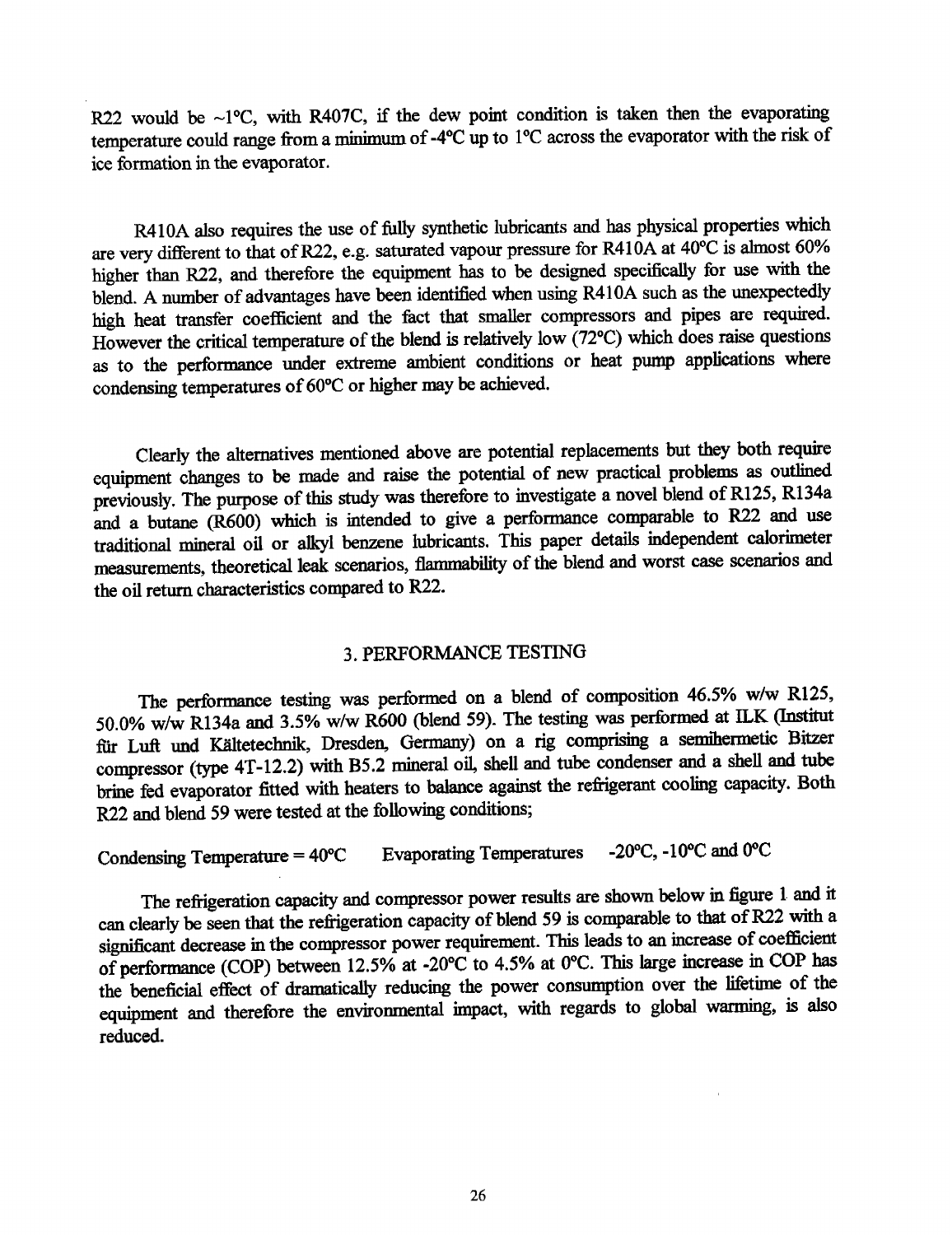*Figure 1. Performance of Blend 59 Compared to R22* 



## 4. LEAK SCENARIOS AND FLAMMABllJTY

In order to comply with ASHRAE Standard 34 it is necessary to demonstrate that a blend is non-flammable not only as formulated but also from a theoretical leak scenario. The leak scenarios are performed at two fill ratios (15% v/v and 90% v/v) and at three temperatures (boiling point + IOK, 23°C and 54.4°C). The composition from either vapour or liquid phase found to have the highest concentration of the flammable component is then tested for flammable limits. The flammability test method used in this study was ASTM E 681-85 and the flammability tests were performed at 60°C for the worst case leak and 1 00°C for the as formulated composition.

The leak scenario was performed by charging a cylinder with the required amount of the blend, placing the cylinder in a temperature controlled bath and then isothermally removing quantities from the vapour phases. The composition of the vapour phase and liquid phase was then determined and the process repeated until the pressure in the cylinder was equal to atmospheric pressure. The conditions for the worst case scenario was at -31.8°C (boiling point  $+10\text{K}$  with a 90% fill ratio as shown in figure 2 below. The composition with the highest concentration of the most flammable component was found to occur after 72% had leaked giving a vapour phase of composition 59.9% w/w R125, 35.8% w/w Rl34a and 4.3% R600. This composition along with the as formulated composition was then tested for flammable limits as detailed above and the results are shown in table 1.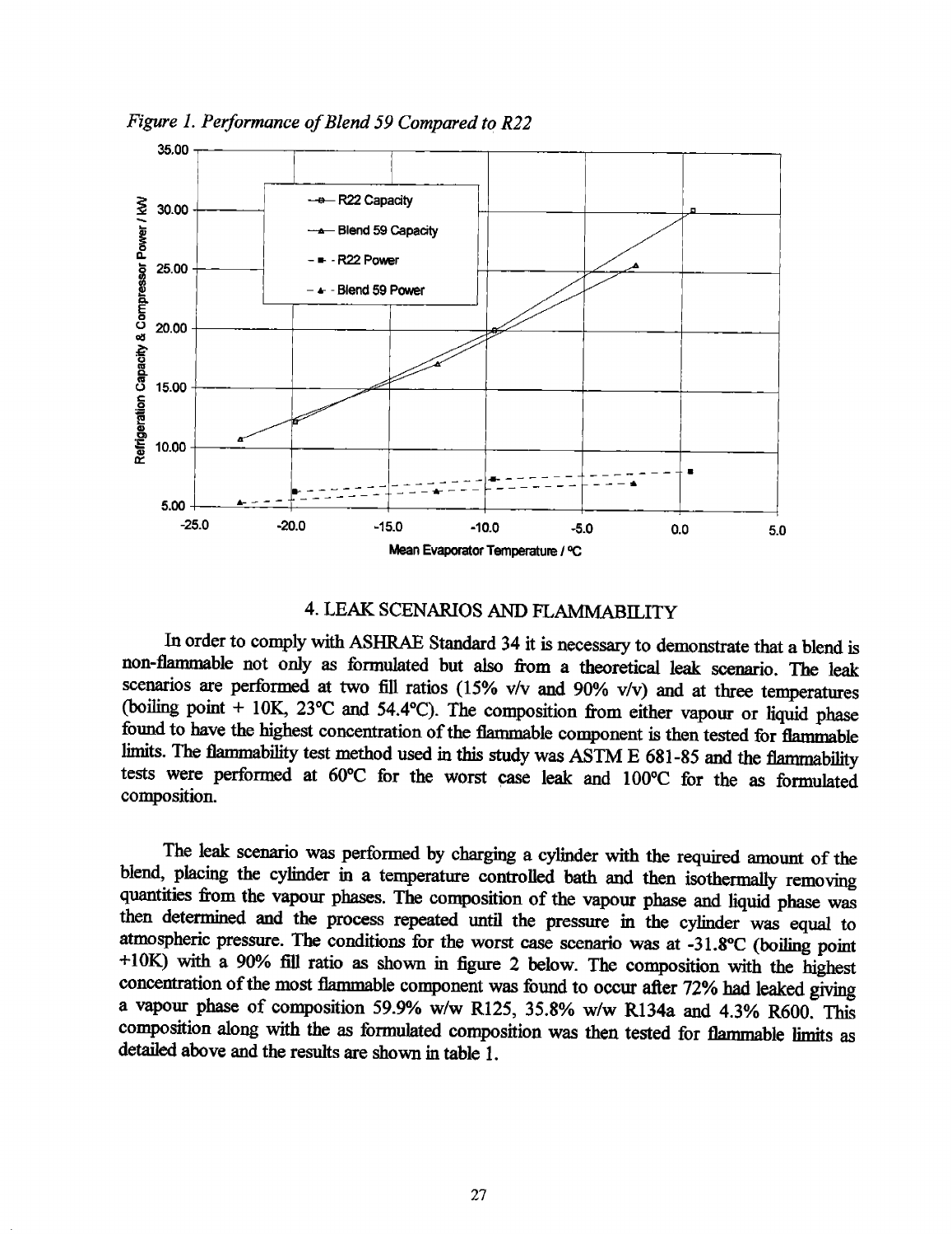

*Figure 2. Theoretical worst case leak scenario for blend <sup>59</sup>*

Table 1. Flammability results for Blend 59

|                                      | Flammability Result @ |                 |               |
|--------------------------------------|-----------------------|-----------------|---------------|
| Composition                          | $25^{\circ}C$         | 60°C            | 100°C         |
| 46.5% R125 / 50.0% R134a / 3.5% R600 | Non-Flammable         | Non-Flammable   | Non-Flammable |
| 59.9% R125 / 35.8% R134a / 4.3% R600 | Non-Flammable         | ' Non-Flammable | Not Tested    |

## 5. OIL RETURN CHARACTERISTICS

The development of non-flammable zero ODP HFC refrigerants has been accompanied by a parallel development of lubricants suitable for use with these compounds since the solubility of these fluids in traditional oils is very low. The lubricants developed were initially based on blends of poly alkylene glycols (PAG) but these demonstrated a very high affinity to atmospheric moisture and it was discovered that there were potential chemical stability problems, particularly in the presence of chlorinous residues left in equipment previously utilising CFCs. This prompted the development of refrigeration grade polyol ester (POE) based lubricants which are chemically stable but are also significantly hygroscopic, although to a lesser extent compared to the PAG oils. Both the PAG and POE lubricants require careful handling due to their hygroscopic nature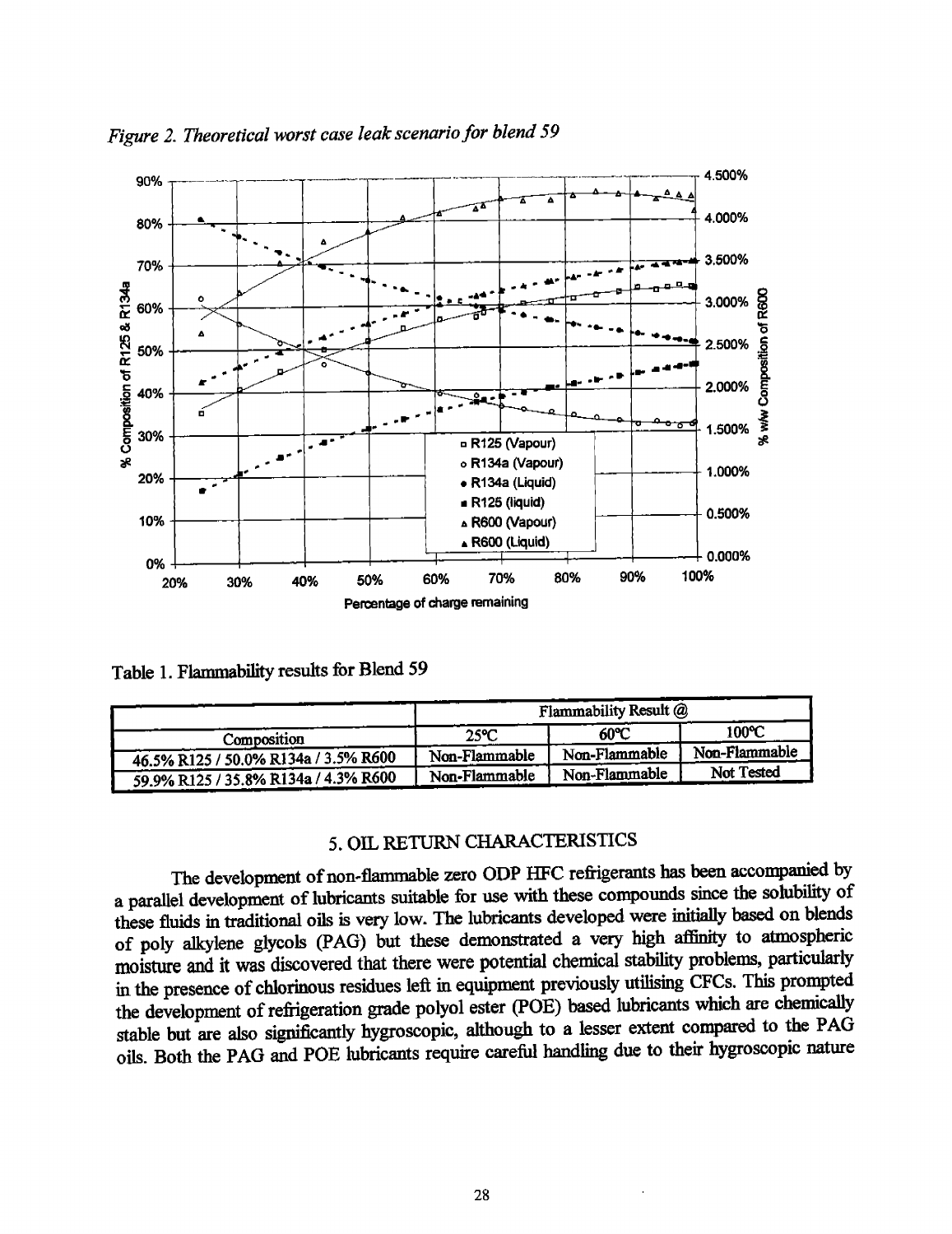but are fully miscible with HFC refrigerants such as Rl34a over a wide temperature range, and this is often assumed to be a critical requirement in order to obtain satisfactory oil return characteristics. In fact total miscibility is not a prerequisite for oil transport $(1,2,3)$  which is a complex process and a function of various parameters:

- 1) Degree of solubility (Often grossly simplified to miscibility),<br>2) Velocity of refrigerant through the nines
- 2) Velocity of refrigerant through the pipes,<br>3) Viscosity of the oil / refrigerant mixture
- 3) Viscosity of the oil / refrigerant mixture,<br>4) Refrigerant density.
- Refrigerant density,
- 5) Operating temperatures,
- 6) System layout.

This is by no means a new concept since it is well known that refrigerants such as R22 or R502 are not fully miscible with mineral oils<sup> $(2,4)$ </sup> but have a partial solubility, yet have been successfully used in the industry for many years.

It is well known that hydrocarbons have a very high solubility in mineral oils but they are also totally miscible with fluorocarbon refrigerant fluids. This results in a mutual solubility effect when the refrigerant blend is mixed with mineral oil, i.e. significant amounts of the fluorocarbon refrigerants also dissolve in the mineral oil, which is sufficient to provide the necessary properties to enable oil transport.

Previous studies $(1,5)$  have concentrated on monitoring compressor oil levels to assess oil return in a system but in this study it was decided to monitor the rate of oil transport through the suction line.

The equipment used consisted of Danfoss SC12BXT2 air cooled condensing unit with the original mineral oil lubricant and a sight glass fitted to the compressor shell to enable the oil level to be checked. An automatic expansion valve was used leading to an evaporator placed in a temperature controlled bath to control the suction gas superheat. The suction line immediately after the evaporator was heavily insulated and a heat exchanger was used to maintain a constant temperature in the suction line up to the point where the oil flow was measured. Also prior to the point of measurement the suction line rose vertically for  $\sim$ 1 meter. The rate of oil flow was determined by closing valve VI and measming the time taken for the oil level to rise between two marked points on the transparent perfluoroalkoxy (PFA) tubing. A further section of the PFA tubing was placed in the suction line after the measurement point to act as a visual check that the oil was not by·passing the collection tube. The tests were performed over the temperature range -36°C to ·8°C and the results (figure 3 below).show that blend 59 can transport traditional lubricants at a faster rate than R22, particularly at low temperatures. This good result for the ability to transport traditional oils within a refrigeration system was achieved despite the relatively low solubility of the refrigerant in the oil (~8% w/w at -30°C). However this relatively low solubility also means that blend 59 may only be used in direct expansion systems. Systems utilising a flooded evaporator design would require the high degree of solubility offered by the fully synthetic oils such as POE.